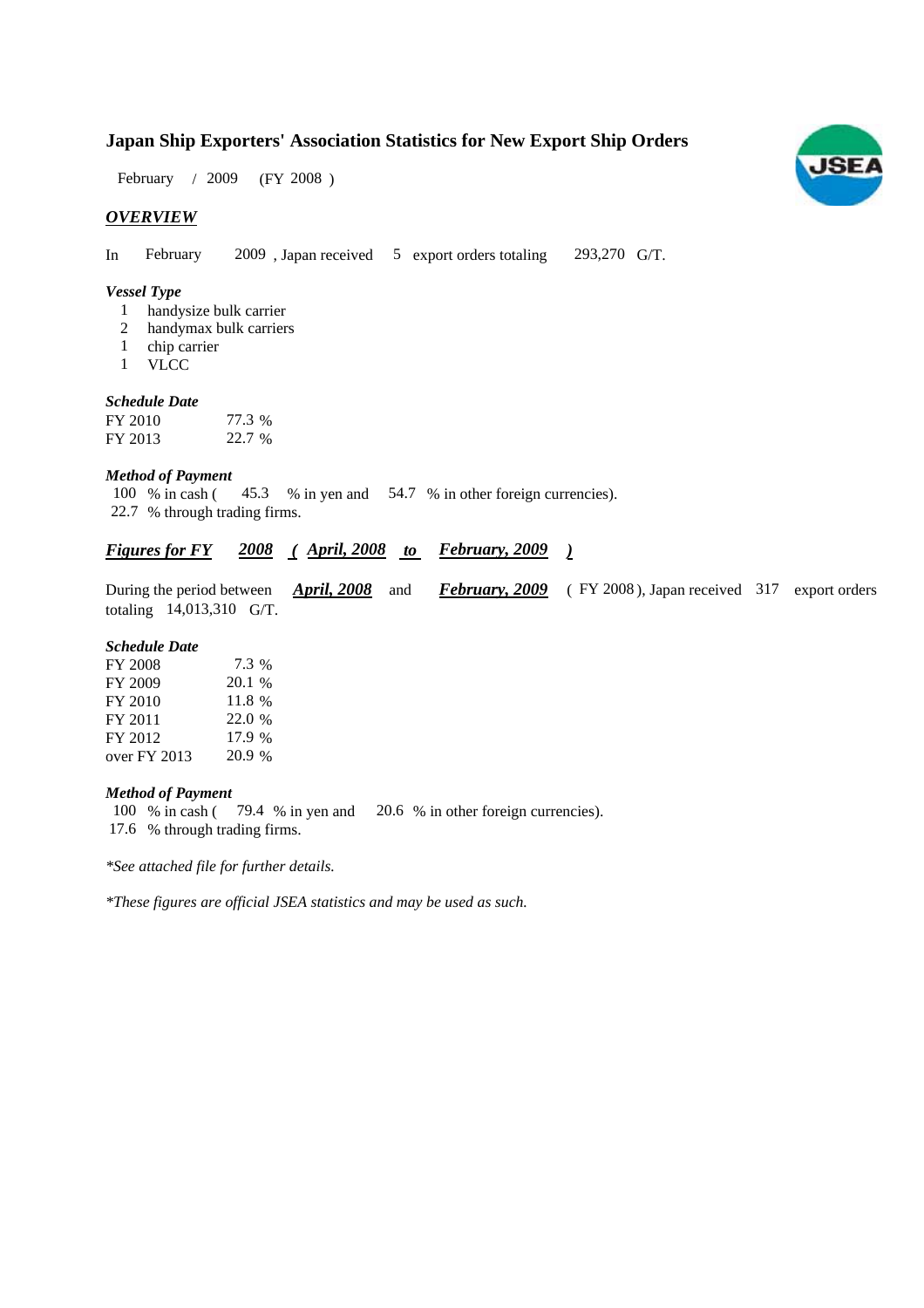#### New Export Orders Placed in February 2009 (FY 2008) Based on Fiscal Year

No. G/T No. G/T No. G/T No. G/T No. G/T No. G/T No. G/T No. G/TGeneral Cargos | 37| 2,501,450|| 15| 712,580| 0| 0| 0| 0| 0| 0| 0| 0| 0| 0| 0| 15| 712,580|| 0| 0 Bulk Carriers | 468| 22,185,949|| 244| 9,813,660| 9| 448,150| 5| 214,770| 7| 193,520| 4| 132,970| 269| 10,803,070|| 11| 326,490 Tankers | 71| 2,708,809|| 29| 2,076,660| 1| 80,500| 1| 60,200| 1| 120,000| 1| 160,300| 33| 2,497,660|| 2| 280,300 Combined Carriers 0 0 0 0 0 0 0 0 0 0 0 0 0 0 0 0Others 0 0 0 0 0 0 0 0 0 0 0 0 0 0 0 0 $\mathbf{0}$ Total 576 27,396,208 288 12,602,900 10 528,650 6 274,970 8 313,520 5 293,270 317 14,013,310 13 606,790 FY 2007 / FY2006 (%) \* 124.3 80.4 20.3 8.9 24.1 16.0 57.2 \*\* 19.4 In CGT | | 12,244,284| | 5,782,959| | 219,823| | 127,370| | 193,700| | 109,945| | 6,433,797|| | 303,645 Description Apr 07 to Mar 08 Apr 08 to Oct 08 November 2008 December 2008 January 2009 February 2009 Apr 08 to Feb 09 Jan 09 to Feb 09

*Figures for shipbuilding orders of 500 G/T and over for export as steel vessels placed with JSEA members are covered.*

\*FY 2007/FY2006

\*\*Calendar Year 2008

JSEA (March 2009)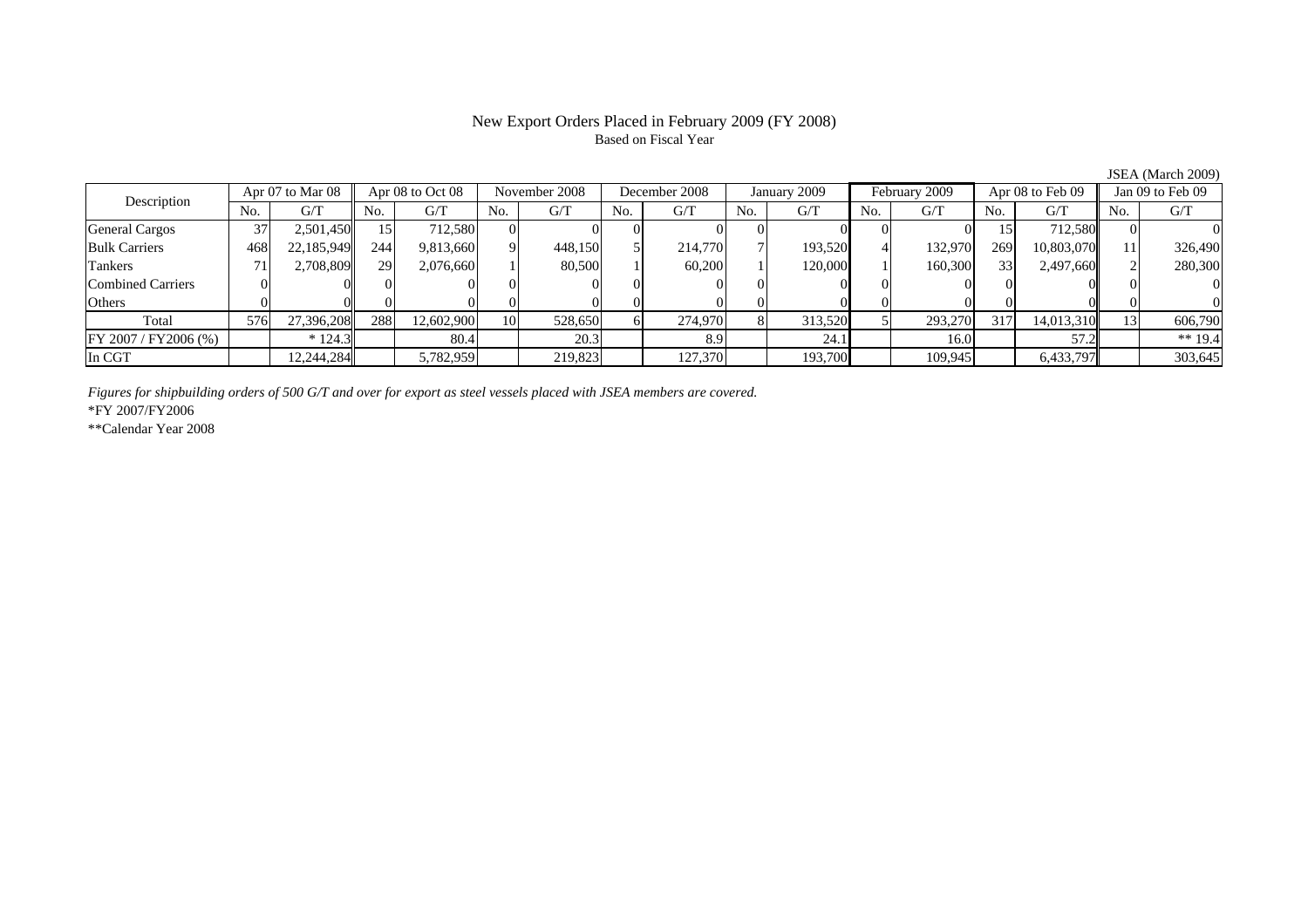# Based on Fiscal Year

No. I G/T II No. I G/T II No. I G/T II No. I G/T G/T II No. I G/T II No. I G/T II No. I G/T II No. I G/T II No  $\mathrm{G}/\mathrm{T}$ General Cargos 42 1,924,092 19 610,263 0 0 0 0 3 160,784 2 88,997 24 860,044 5 249,781 Bulk Carriers 203 8,514,614 120 5,285,656 16 683,723 18 876,036 24 959,920 16 734,463 194 8,539,798 40 1,694,383 Tankers 86 4,992,122 44 2,007,225 10 703,729 9 666,902 9 734,336 12 597,787 84 4,709,979 21 1,332,123 Combined Carriers 0 0 0 0 0 0 0 0 0 0 0 0 0 0 0 0Others 0 0 1 7,000 0 0 0 0 0 0 0 0 1 7,000 0 0 Total 331 15,430,828 184 7,910,144 26 1,387,452 27 1,542,938 36 1,855,040 30 1,421,247 303 14,116,821 66 3,276,287 FY 2007 / FY2006 (%) | \*96.7 | 96.4 | 161.7 | 126.4 | 123.4 | 106.7 | 107.6 | \*\* 115.5 In CGT | | 7,473,807 || | 3,906,653 | | 597,113 | | 708,934 | | 897,257 | | 659,155 | | 6,769,112 | | 1,556,412 December 2008Description Apr 07 to Mar 08 Apr 08 to Oct 08 November 2008 December 200<br>No. 6/T No. 6/T No. 6/T No. 6/T No. 6/T Apr 07 to Mar 08 | Apr 08 to Oct 08 | November 2008 | December 2008 | January 2009 | February 2009 | Apr 08 to Feb 09 || Jan 08 to Feb 09

*Deliveries of new shipbuilding orders of 500 G/T and over for export as steel vessels placed with JSEA members are covered.*

\*FY 2007/FY2006

\*\*Calendar Year 2008

JSEA (March 2009)

# Export Ships Delivered in February 2009 (FY 2008)